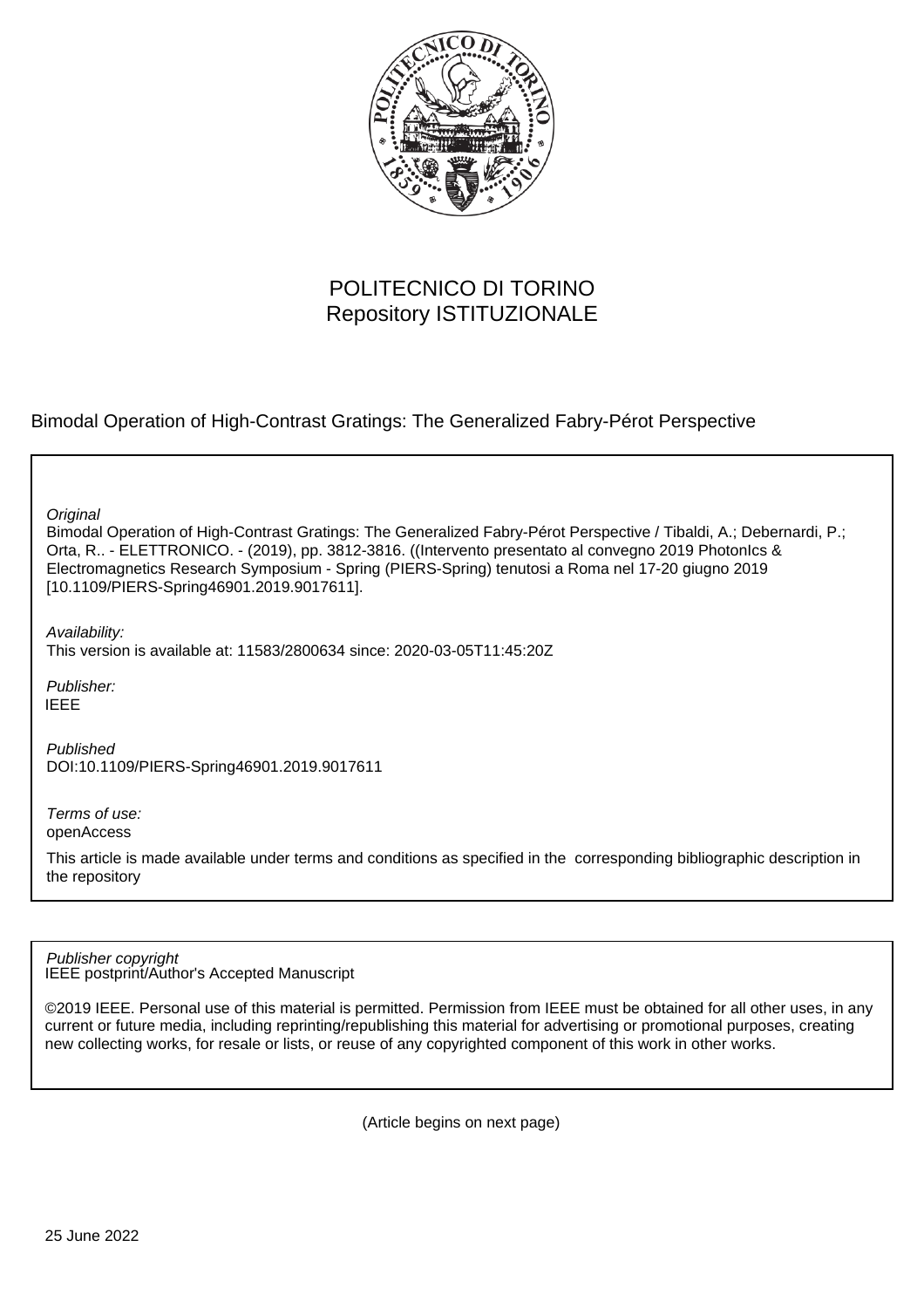# Bimodal Operation of High-Contrast Gratings: the Generalized Fabry-Pérot Perspective

A. Tibaldi<sup>1</sup>, P. Debernardi<sup>2</sup>, and R. Orta<sup>1,2</sup>

 $^1$ Dipartimento di Elettronica e Telecomunicazioni, Politecnico di Torino, Corso Duca degli Abruzzi $24,$ 10129 Torino (TO), Italia

2 Istituto di Elettronica e di Ingegneria dell'Informazione e delle Telecomunicazioni (IEIIT), Consiglio Nazionale delle Ricerche (CNR), Corso Duca degli Abruzzi 24, 10129 Torino (TO), Italia

Abstract— Previous works ascribe the broadband high-reflectivity features of high-contrast gratings (HCGs) to dual-mode interference effects occurring in the grating bars, which are a characteristic of their near-wavelength operation regime. Using this fundamental characteristic this work exploits a bimodal Fabry-Pérot interferometer approach to better understand the HCG physics. This analytic framework allows to explain the 100 % reflectivity peaks at the basis of the broadband operation, predicting their positions by closed-form expressions. A design strategy based on this approach is then presented, including a discussion on the impact of fabrication tolerances on the HCG performance.

### 1. INTRODUCTION: HIGH-CONTRAST GRATING REFLECTORS

Already dominating the market of short-range data communications, in the last few years the production of vertical-cavity surface-emitting lasers (VCSELs) is experiencing a boom after their successful integration in smartphones  $[1, 2, 3]$ . In this context, one of the hottest R&D topics is the design of VCSELs featuring tunable emission wavelength, whose commercialization could represent a breakthrough in telecom, sensing or biomedical applications [4, 5]. In such devices, the tuning mechanism is based on varying the cavity length by moving one of the mirrors, which makes its volume and weight fundamental design parameters. Polarization control is very important as well, in order to guarantee a stable response over the tuning range. This is why, fifteen years after their first presentation [6], high-contrast gratings (HCGs) are still a topical research subject.

A HCG is a periodic array of dielectric bars with refractive index  $n_1$  (commonly a semiconductor) surrounded by a medium with much lower index  $n_2$  (usually air, or an oxide). This is shown in Fig. 1 (left), which reports all the HCG design parameters: the thickness  $t_{g}$ , the period  $\Lambda$ , and the duty cycle  $\eta$ , defined as the ratio of the bar width to the period. HCGs can be designed as single-polarization ultrabroadband reflectors, as shown in Fig. 1 (right), which shows the reflectivity spectrum of a HCG reflector for a normal incidence TM-polarized plane wave operating in the mid-IR range [7].

HCGs operate at wavelengths comparable to  $\Lambda$ , in the so-called near-wavelength regime. In such condition, neither the approximations valid for sub-wavelength gratings nor diffraction theory are applicable, and a reliable analysis must rely on full-wave simulations. A possible simulation strategy is based on fully numerical approaches such as finite difference [8], finite element [9], or spectral element [10, 11] methods, which allow to model structures with complex geometries but do not provide any insight on their principle of operation or on design rules. On the other hand, these dielectric periodic structures lend themselves to modal methods such as the rigorous coupled wave analysis (RCWA) [12, 7, 10, 13].

Aiming to understand and predict the reflectivity features of HCGs we developed a generalization of the Fabry-Pérot interferometer  $[14, 15, 16]$ . In the next section, after reviewing its fundamental concepts, analytic expressions predicting the position of 100 % reflection peaks are reported. A novel design strategy relying on the very fast computations allowed by this framework is finally presented.

## 2. HCGS AS BIMODAL FABRY-PÉROT INTERFEROMETERS

The red curve reported in Fig. 1 (right) shows the reflectivity R in natural scales, which is very flat. In order to better appreciate the reflectivity variations, a blue curve has been inserted, which reports the same information, scaled in number of nines: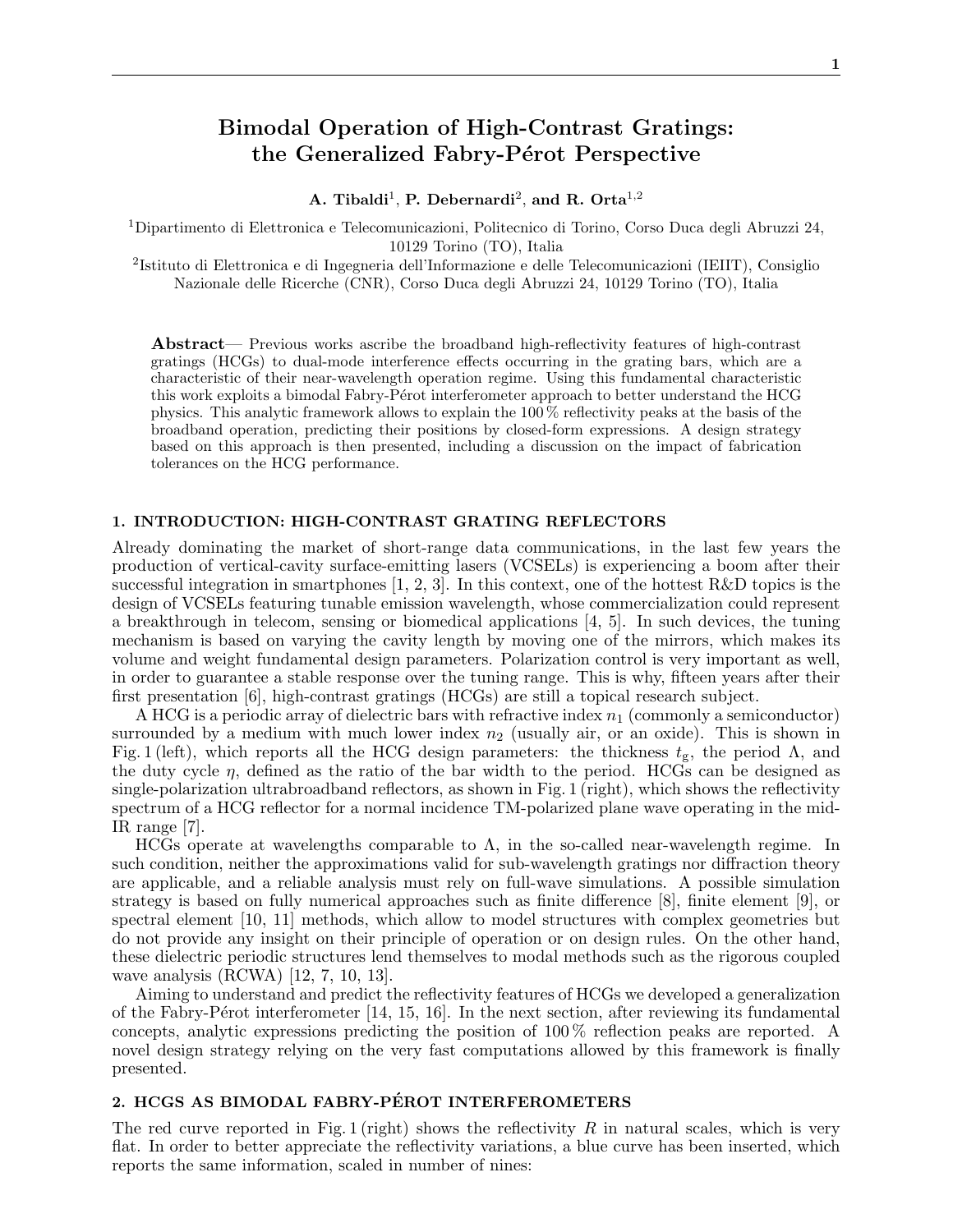

Figure 1: Left: sketch of a high-contrast grating, including the relevant geometrical parameters. Right: normal incidence TM reflectivity spectrum in linear (red curve) and in number of nines (blue curve) scales of the HCG having  $n_1 = 3.6$ ,  $n_2 = 1$ ,  $\Lambda = 1.425 \,\mu \text{m}$ ,  $t_g = 0.865 \,\mu \text{m}$ ,  $\eta = 75 \,\%$ .

$$
R^{\#9} = -\log_{10}(1 - R).
$$

The presence of two strong reflectivity peaks, which delimit the high reflectivity band, can be noticed at a glance. Since the mirror performance strongly depends on the relative positions of these peaks, they deserve a deeper investigation.

By studying the intermediate results of the RCWA simulations used to trace these curves, it can be noticed that the distinctive feature of the HCG near-wavelength regime is the presence of two propagating modes in the grating bars and one Floquet mode in the homogeneous half-spaces surrounding them [17]. On this basis, it is possible to establish an analogy between HCGs and bimodal Fabry-Pérot interferometers [14]. Figure 2 shows the circuit representation of a bimodal FPI. The cavity, which models the bar region, supports two modes, represented by two transmission lines having length  $t_g$  and propagation constants  $k_1, k_2$ . For the sake of simplicity, the transmission line parameters adopted in the formulation have been written in terms of common mode and differential phase shifts:

$$
\overline{\vartheta} = \frac{k_1 + k_2}{2} t_{\rm g} \qquad \Delta \vartheta = (k_1 - k_2) t_{\rm g}.
$$

The transmission line couplings at the bar-air interfaces are described by unitary symmetric  $3 \times 3$ scattering matrices, under the hypothesis of lossless reciprocal junctions. Focusing on the right junction, the following parametrization can be obtained [14]:

$$
\overline{S}_{11} = e^{-j(\varphi_c + \Delta)} \left[ e^{j\Psi} \cos^2 \Phi \cos \Theta - e^{-j\Psi} \sin^2 \Phi \right]
$$
  
\n
$$
\overline{S}_{22} = e^{-j(\varphi_c - \Delta)} \left[ e^{-j\Psi} \cos^2 \Phi - e^{j\Psi} \sin^2 \Phi \cos \Theta \right]
$$
  
\n
$$
\overline{S}_{12} = \frac{1}{2} j e^{-j\varphi_c} \sin 2\Phi \left[ e^{-j\Psi} + e^{j\Psi} \cos \Theta \right]
$$
  
\n
$$
\overline{S}_{13} = j e^{j\frac{-\varphi_c + \varphi_{33} + \Psi}{2}} e^{-j\frac{\Delta}{2}} \sin \Theta \cos \Phi
$$
  
\n
$$
\overline{S}_{23} = -e^{j\frac{-\varphi_c + \varphi_{33} + \Psi}{2}} e^{j\frac{\Delta}{2}} \sin \Theta \sin \Phi
$$
  
\n
$$
\overline{S}_{33} = e^{j\varphi_{33}} \cos \Theta.
$$
\n(1)

Here, 1 and 2 identify the ports inside the cavity, and 3 is the accessible one. By inspecting the  $S_{i3}$ expressions it is possible to provide an immediate physical interpretation of some of the parameters. In fact,  $\Theta$  and  $\varphi_{33}$  characterize the magnitude and phase of the reflection coefficient seen from the outer port, while  $\Phi$  controls the partitioning of the transmitted power between ports 1 and 2. Not so obvious interpretations can be gained for the remaining parameters: Ψ plays a relevant role in the magnitude of the  $\overline{S}_{11}$ ,  $\overline{S}_{22}$  and  $\overline{S}_{12}$  coefficients, while  $\varphi_c$  and  $\Delta$  are related to the positions of the reference planes of ports 1 and 2. A unique feature of this parametrization is the possibility to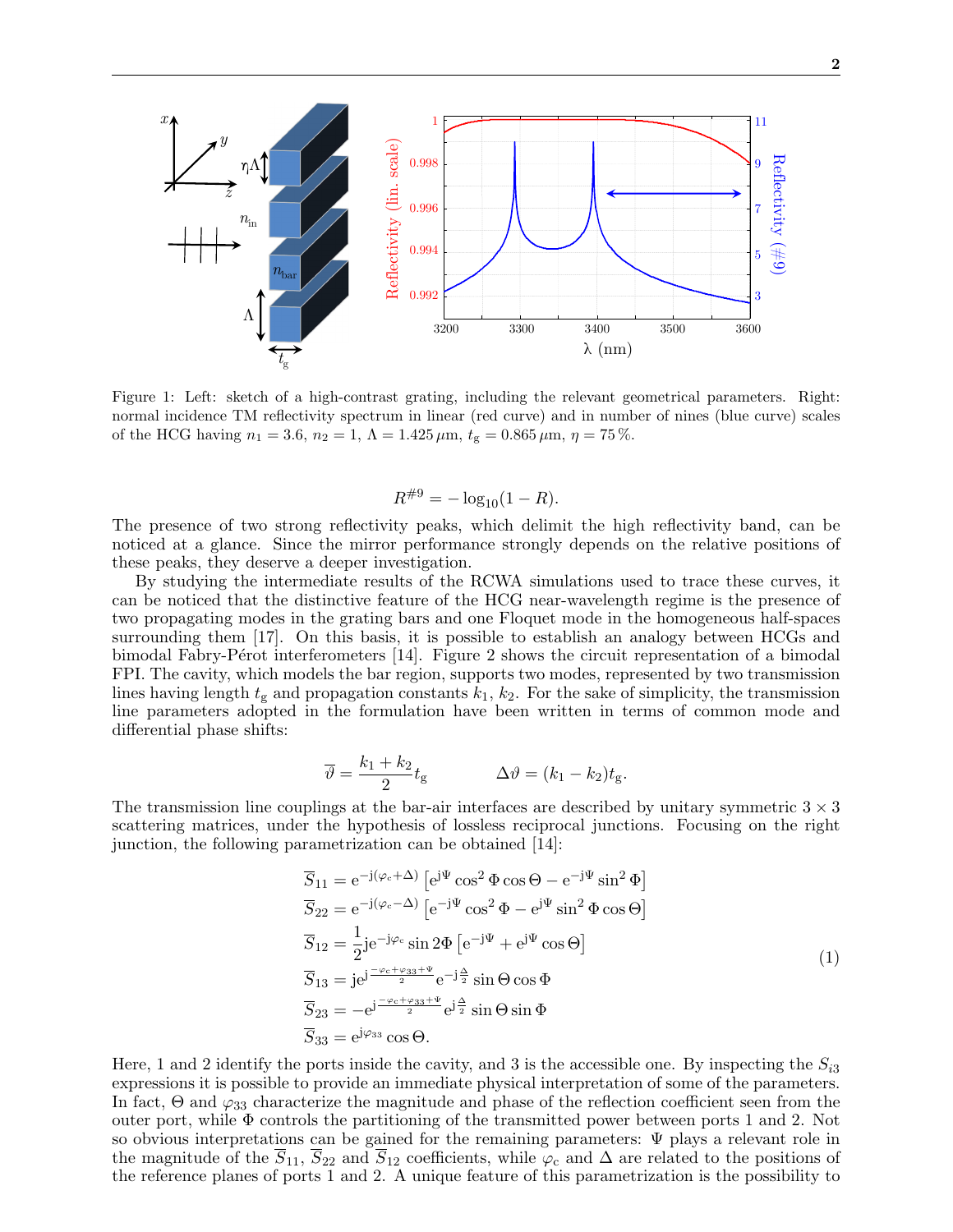

Figure 2: Equivalent circuit of a bimodal FPI. The left and right scattering matrices are connected through two transmission lines having length  $t_g$  and propagation constants  $k_1$ ,  $k_2$ .

obtain explicit inverse formulas enabling the bimodal FPI model identification with HCGs without resorting to optimization methods [14].

This framework allows to demonstrate rigorously that the peaks in Fig. 1 (right) are 100% reflectivity points. In fact, closed-form expressions of the bimodal FPI reflection and transmission coefficients  $S_{11}$  and  $S_{21}$  can be achieved by defining the equivalent transmission line parameters

$$
\overline{\vartheta}_{\text{eq}} = \overline{\vartheta} + \varphi_{\text{c}} \qquad \Delta \vartheta_{\text{eq}} = \Delta \vartheta + 2\Delta
$$

and computing the cascade of the scattering matrices parametrized according to (1). Focusing on the transmission coefficient, it can be compactly written as

$$
S_{21} = \frac{N_{21}}{D} e^{-j\overline{\vartheta}_{\text{eq}}} e^{j\varphi_{33}}.
$$

In absence of losses, 100 % reflection is equivalent to zero transmission, which corresponds to  $N_{21} = 0$ . Since  $N_{21}$  can be written as

$$
N_{21} = -\frac{1}{2} e^{-j(\Psi + \Delta \vartheta_{\text{eq}}/2)} \sin^2 \Theta \left( c_{0n} + c_{1n} e^{-j2\overline{\vartheta}_{\text{eq}}} \right),
$$

where

$$
c_{0n} = e^{j2\Psi} \left( 1 - e^{j\Delta\vartheta_{eq}} + \left( 1 + e^{j\Delta\vartheta_{eq}} \right) \cos 2\Phi \right)
$$
  

$$
c_{1n} = \left( 1 - e^{j\Delta\vartheta_{eq}} \right) - \left( 1 + e^{j\Delta\vartheta_{eq}} \right) \cos 2\Phi,
$$

the transmission zero occurs if

$$
\overline{\vartheta}_{\text{eq,z}} = -\Psi + \arctan\left(\frac{\tan(\Delta\vartheta_{\text{eq}}/2)}{\cos 2\Phi}\right). \tag{2}
$$

This result can be exploited to formulate novel HCG design guidelines. In fact, the junction parameters (1) exhibit a very mild wavelength dependence, so that they can be evaluated by RCWA just at few wavelengths and interpolated over the whole operation range. Evaluating the explicit expressions of the transmission coefficient and its zeros enables a complete HCG parameter space exploration with negligible computational costs. The huge exploration output dataset can be synthesized in Fig. 3 (left), which reports the transmission zero loci for gratings with bar refractive index  $n_1 = 3.214$  surrounded by air versus wavelength and duty cycle. Each locus is obtained for a different grating thickness  $t_g$ . It is to be remarked that determining each  $(\lambda/\Lambda, \eta)$  point of the loci, without the approach described in this work, would require inserting the RCWA in an optimization loop, leading to thousands of RCWA evaluations. On the contrary, this map has been obtained in few seconds on a standard personal computer.

Figure 3 (left) can be used to design the grating thickness and duty cycle simply by inspection, while the period can be determined from the central operation wavelength. In fact, the HCG bandwidth and reflectivity levels are strongly related to the position of the transmission zeros: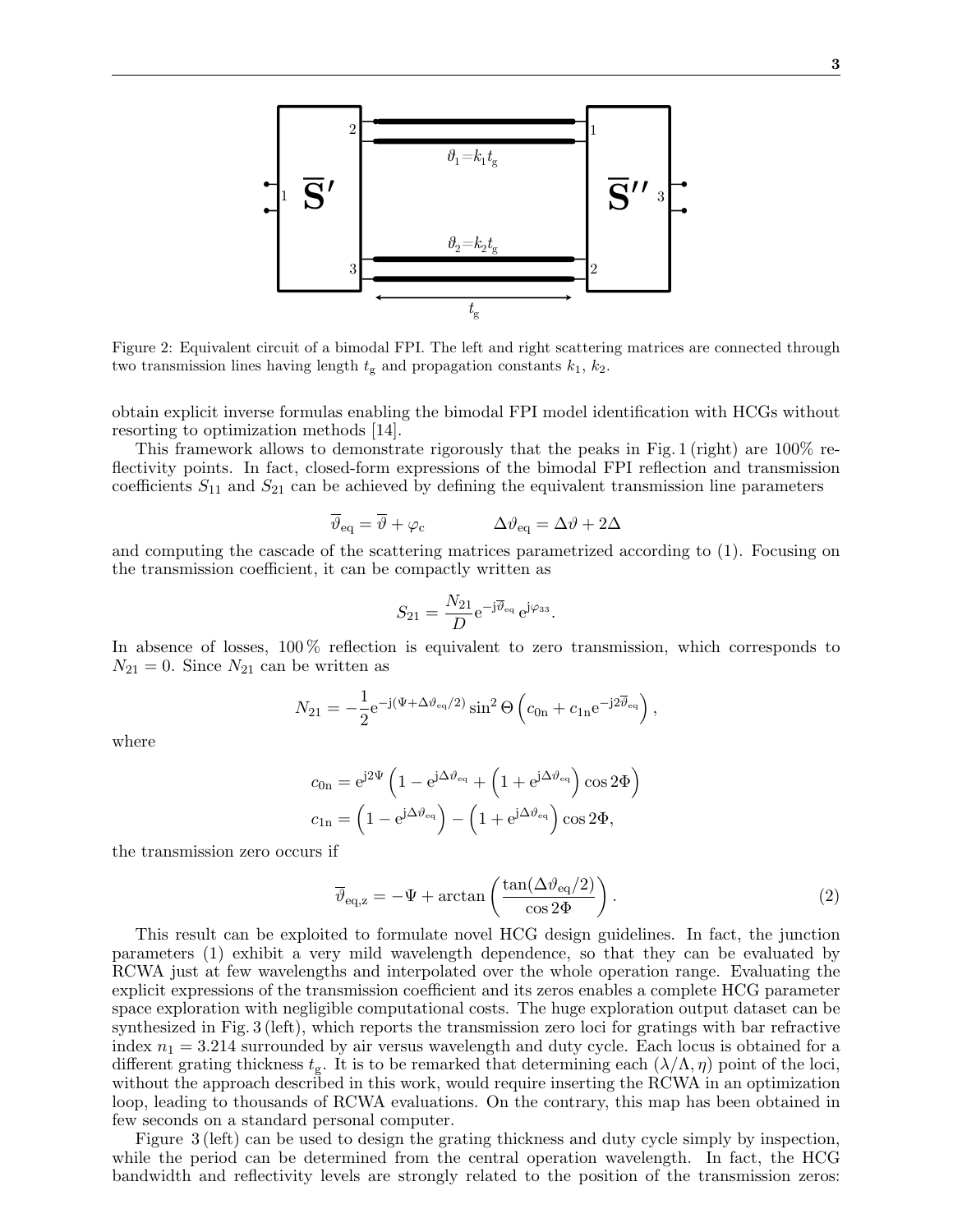

Figure 3: Left: transmission zero loci of HCGs having  $n_1 = 3.214$ ,  $n_2 = 1$ . Each curve corresponds to a different grating thickness  $t_g$ : 0.619 Λ (green), 0.629 Λ (blue), 0.633 Λ (red), 0.637 Λ (black), 0.647 Λ (purple). Right: reflectivity spectra, in number of nines, corresponding to the horizontal cuts reported in the left plot.

close zeros lead to very high reflectivity over narrow bands, and vice versa. To demonstrate this point, Fig. 3 (right) shows the TM plane-wave reflectivity spectra for three designs. Each design corresponds to one of the horizontal cuts in the left figure, and the color indicates which locus is intersected. In particular, the solid red curve is obtained for  $t_g = 0.633\Lambda$  and  $\eta = 72\%$ , for which the transmission zeros are very close and reflectivity is around 99.99999%. The solid blue curve is obtained for  $t_g = 0.629\Lambda$  and  $\eta = 70\%$ : the zeros are more distant, and reflectivity is higher than 99.9 % over a broader band compared to the previous design. Both these designs are based on the idea of intersecting a region of Fig. 3 (left) where the transmission zero loci are almost vertical. In this view, an alternative could be to select a duty cycle such that the zero loci are more or less horizontal, leading in this example to the ultrabroadband HCG design reported with the dashed red line.

The synthetic parameter space representation allows also to perform a qualitative sensitivity analysis. In fact, a tolerance on the duty cycle introduces a vertical shift of the zero loci intersections, while the effect of a non-ideal grating thickness can be estimated by interpolating the different loci. In this view, the ultrabroadband design is very sensitive on duty cycle, since minor variation could lead to no zero loci intersections. On the other hand, the other designs prove to be much more robust.

#### 3. CONCLUSIONS

This work deals with the design-oriented analysis of high-contrast grating reflectors. A generalization of the Fabry-Pérot interferometer concept to the bimodal case is presented, with the aim of mimicking the dual-mode interference phenomena occurring in the HCG bars. Explicit expressions of the generalized interferometer response can be achieved, thanks to the novel parametrization of  $3 \times 3$  unitary symmetric matrices, applied to the bar-air interfaces scattering matrices. This approach enables very fast explorations of the HCG design parameter space, supporting the formulation of a new design strategy, which is applied to some design examples.

#### **REFERENCES**

- 1. R. Michalzik, Ed., VCSELs: Fundamentals, Technology and Applications of Vertical-Cavity Surface-Emitting Lasers. Berlin: Springer-Verlag, 2013.
- 2. H. Moench, M. Carpaij, P. Gerlach, S. Gronenborn, R. Gudde, J. Hellmig, J. Kolb, and A. van der Lee, "VCSEL based sensors for distance and velocity," in Proc. SPIE 9766, Mar. 2016, pp. 97 660A–1–16.
- 3. K. J. Ebeling, R. Michalzik, and H. Moench, "Vertical-cavity surface-emitting laser technology applications with focus on sensors and three-dimensional imaging," Japan. J. Appl. Phys., vol. 52, pp. 08PA02–1–11, 2018.
- 4. C. Gierl, T. Gruendl, P. Debernardi, K. Zogal, C. Grasse, H. A. Davani, G. Böhm, S. Jatta, F. Küppers, P. Meißner, and M.-C. Amann, "Surface micromachined tunable 1.55  $\mu$ m-VCSEL